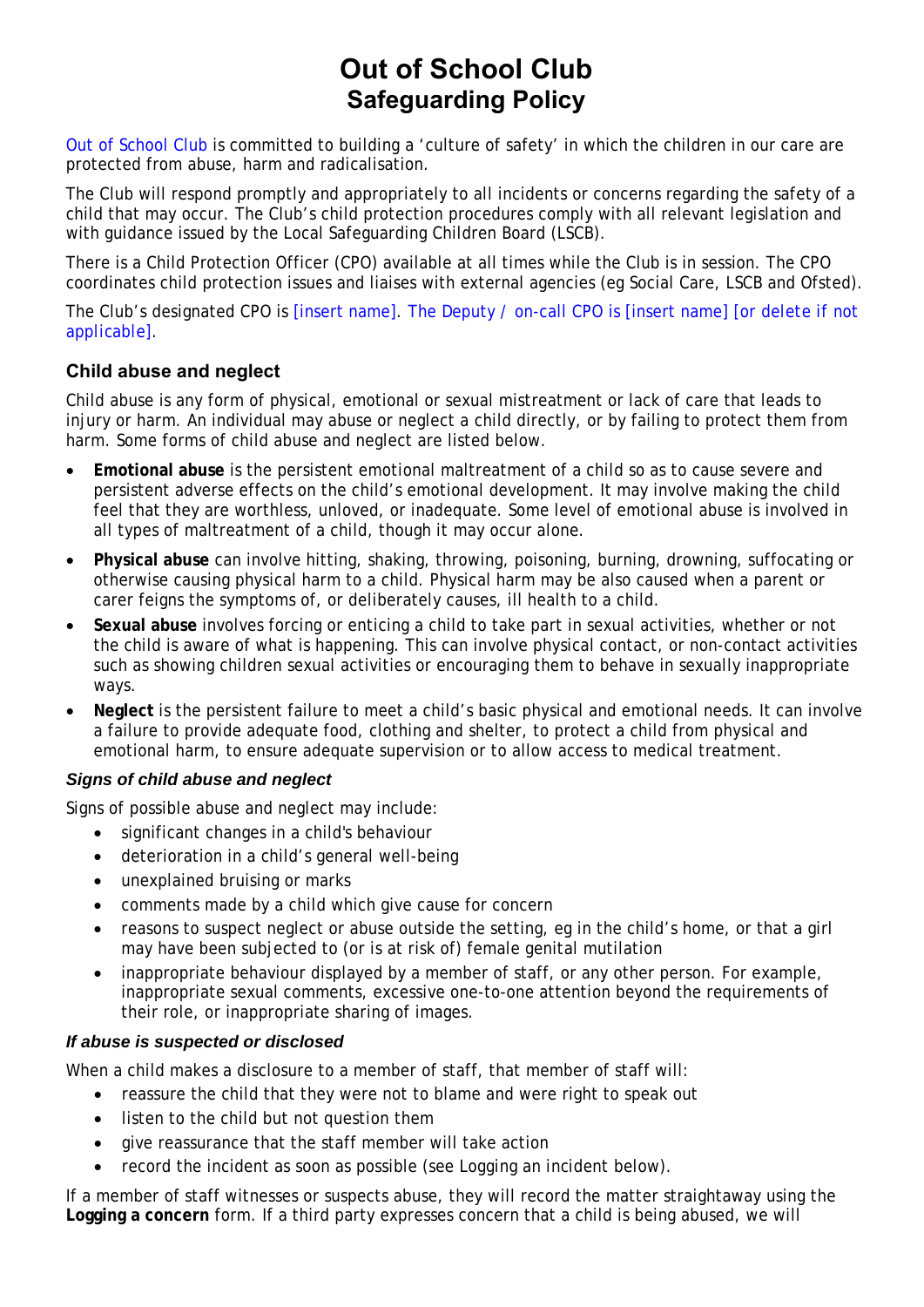encourage them to contact Social Care directly. If they will not do so, we will explain that the Club is obliged to and the incident will be logged accordingly.

## **Peer-on-peer abuse**

Children are vulnerable to abuse by their peers. Peer-on-peer abuse is taken seriously by staff and will be subject to the same child protection procedures as other forms of abuse. Staff are aware of the potential uses of information technology for bullying and abusive behaviour between young people.

Staff will not dismiss abusive behaviour as normal between young people. The presence of one or more of the following in relationships between children should always trigger concern about the possibility of peer-on-peer abuse:

- Sexual activity (in primary school-aged children) of any kind, including sexting
- One of the children is significantly more dominant than the other (eg much older)
- One of the children is significantly more vulnerable than the other (eg in terms of disability, confidence, physical strength)
- There has been some use of threats, bribes or coercion to ensure compliance or secrecy.

#### *If peer-on-peer abuse is suspected or disclosed*

We will follow the same procedures as set out above for responding to child abuse.

#### **Extremism and radicalisation**

All childcare settings have a legal duty to protect children from the risk of radicalisation and being drawn into extremism. There are many reasons why a child might be vulnerable to radicalisation, eg:

- feeling alienated or alone
- seeking a sense of identity or individuality
- suffering from mental health issues such as depression
- desire for adventure or wanting to be part of a larger cause
- associating with others who hold extremist beliefs

#### *Signs of radicalisation*

Signs that a child might be at risk of radicalisation include:

- changes in behaviour, for example becoming withdrawn or aggressive
- claiming that terrorist attacks and violence are justified
- viewing violent extremist material online
- possessing or sharing violent extremist material

If a member of staff suspects that a child is at risk of becoming radicalised, they will record any relevant information or observations on a **Logging a concern** form, and refer the matter to the CPO.

## **Logging a concern**

All information about the suspected abuse or disclosure, or concern about radicalisation, will be recorded on the **Logging a concern** form as soon as possible after the event. The record should include:

- date of the disclosure, or the incident, or the observation causing concern
- date and time at which the record was made
- name and date of birth of the child involved
- a factual report of what happened. If recording a disclosure, you must use the child's own words
- name, signature and job title of the person making the record.

The record will be given to the Club's CPO who will decide on the appropriate course of action.

For concerns about **child abuse,** the CPO will contact Social Care. The CPO will follow up all referrals to Social Care in writing within 48 hours. If a member of staff thinks that the incident has not been dealt with properly, they may contact Social Care directly.

For minor concerns regarding **radicalisation,** the CPO will contact the Local Safeguarding Children Board (LSCB) or Local Authority Prevent Co-ordinator [delete if not applicable]. For more serious